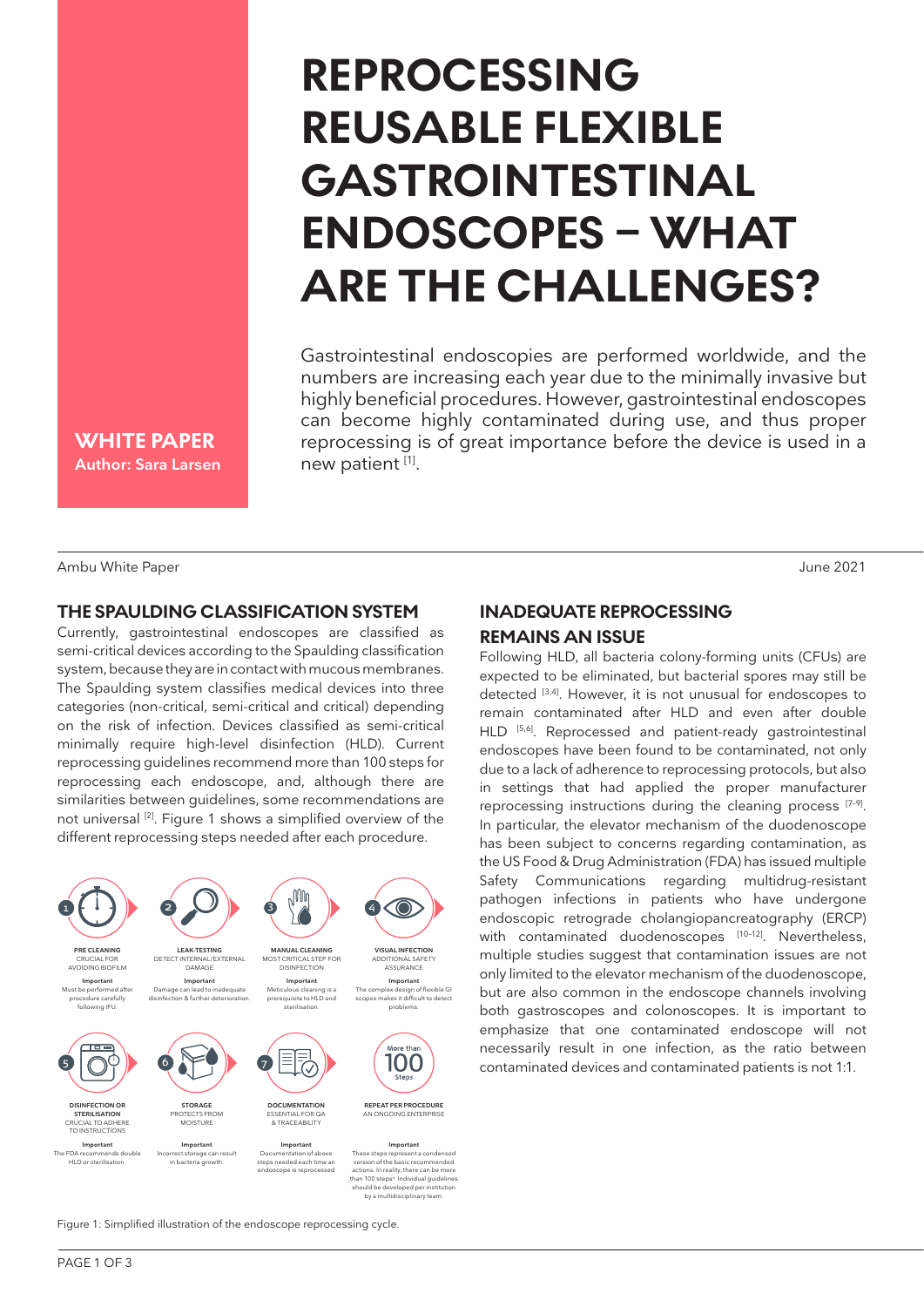#### **HIGH-LEVEL DISINFECTION VS. STERILIZATION**

Due to the risk of patient cross-infections caused by contaminated gastrointestinal endoscopes, it has been suggested that gastrointestinal endoscopes should be classified as critical devices rather than just semi-critical devices, which would then require the endoscopes to undergo low-temperature sterilization [13,14]. Because gastrointestinal endoscopes are heat-labile, only HLD with chemical agents or low-temperature sterilization technologies is possible [1]. A recent study sought to demonstrate that flexible gastrointestinal endoscopes can be practicably terminally sterilized [15]. Using vaporized hydrogen peroxide, the researchers were able to practicably sterilize the endoscopes fully. However, using this approach the endoscopes would need to be sent to repair after a few uses, which may not be acceptable, as it would increase the overall repair costs and require additional inventory to accommodate device downtime. The study also found that the materials compatibility was highly relevant for how well the device would tolerate the sterilization. The authors conclude that "Current HLD processes do not have enough margin of safety to account for incomplete cleaning, resulting in potentially insufficient decontamination after processing". Figure 2 shows the Pentax EG29-i10 gastroscope insertion tube before and after undergoing sterilization using vaporized hydrogen peroxide. The insertion tube cracked after 23 cycles. Figure 3 shows blistering of the epoxy glue after only 8 cycles on an Olympus CFHQ190L colonoscope<sup>[15]</sup>.

**0 Sterilization cycles 0 Sterilization cycles 8 Sterilization cycles Insertion tube Bending rubber glue 23 Sterilization cycles**

**ETO STERILIZATION – GOOD OR BAD?**

The FDA has recommended that endoscopy centres perform HLD on duodenoscopes, and that centres with that capability consider one of four supplemental measures to reduce

infection risk: microbiological culturing, ethylene oxide (EtO) sterilization, use of a liquid chemical sterilant processing system, or repeat high-level disinfection (dHLD)<sup>[6]</sup>. However, EtO has multiple drawbacks and is not widely available [15]. Studies have also proven that even EtO is insufficient in regard to cleaning the endoscopes fully [5,16].

A study from 2015 found that 1 of 84 duodenoscope cultures was positive for Carbapenem-resistant Enterobacteriaceae after undergoing reprocessing using EtO [16]. Another study from 2017 did a randomized comparison of three high-level disinfection and sterilization procedures for duodenoscopes. In the comparison of duodenoscopes reprocessed by single HLD, dHLD or HLD/ETO, the authors found no significant differences between the groups for multidrug-resistant organisms (MDRO) or bacteria contamination. Enhanced disinfection methods (dHLD or HLD/ETO) did not provide additional protection against contamination [5].

In July 2020, the FDA recommended the transition to duodenoscopes with innovative designs that can be reprocessed more effectively. Device design is a key factor that contributes to reprocessing challenges. "The FDA believes the best solution to reducing the risk of disease transmission by duodenoscopes is through innovative device designs that make reprocessing easier, more effective or unnecessary" [17]. Despite increased awareness related to duodenoscopes and the elevator mechanism, one should also be aware of the risk of bacteria harboured in the endoscope channels.

## **THE ELEVATOR IS NOT THE ONLY THING TO BLAME**

Internal damage to endoscope channels offers a potential haven for bacteria and patient soil and contributes to inadequate reprocessing. Most endoscope channels are made with polytetrafluoroethylene tubing, which is smooth, durable, and resistant to chemicals. However, the material is also not very flexible and can be damaged due to overbending. A recent study from Australia compared surface roughness and bacterial attachment in used and new endoscope channels [18]. The authors state that "The increased roughness of the interior surface of used endoscope channels provides a favourable habitat for bacteria and patient soil to attach, making cleaning and decontamination more difficult, and facilitating biofilm growth". Contaminants on endoscopes post-reprocessing have been linked to patient infections, including infections from multidrug-resistant bacteria<sup>[18]</sup>.

Despite lacking evidence concerning the endoscope-related infection risk caused by contaminated gastrointestinal endoscopes, multiple studies have investigated the contamination rates of various endoscope types. A metaanalysis from 2020 sought to estimate the contamination rate of reprocessed patient-ready duodenoscopes and found a 15.25% contamination rate. Additionally, the analysis indicated that dHLD and EtO reprocessing methods were superior to single HLD, but were still not efficient in regard to cleaning the duodenoscopes properly [19]. The fact that multiple studies have documented contaminated endoscope channels highlights that the elevator mechanism is not the only thing to blame.